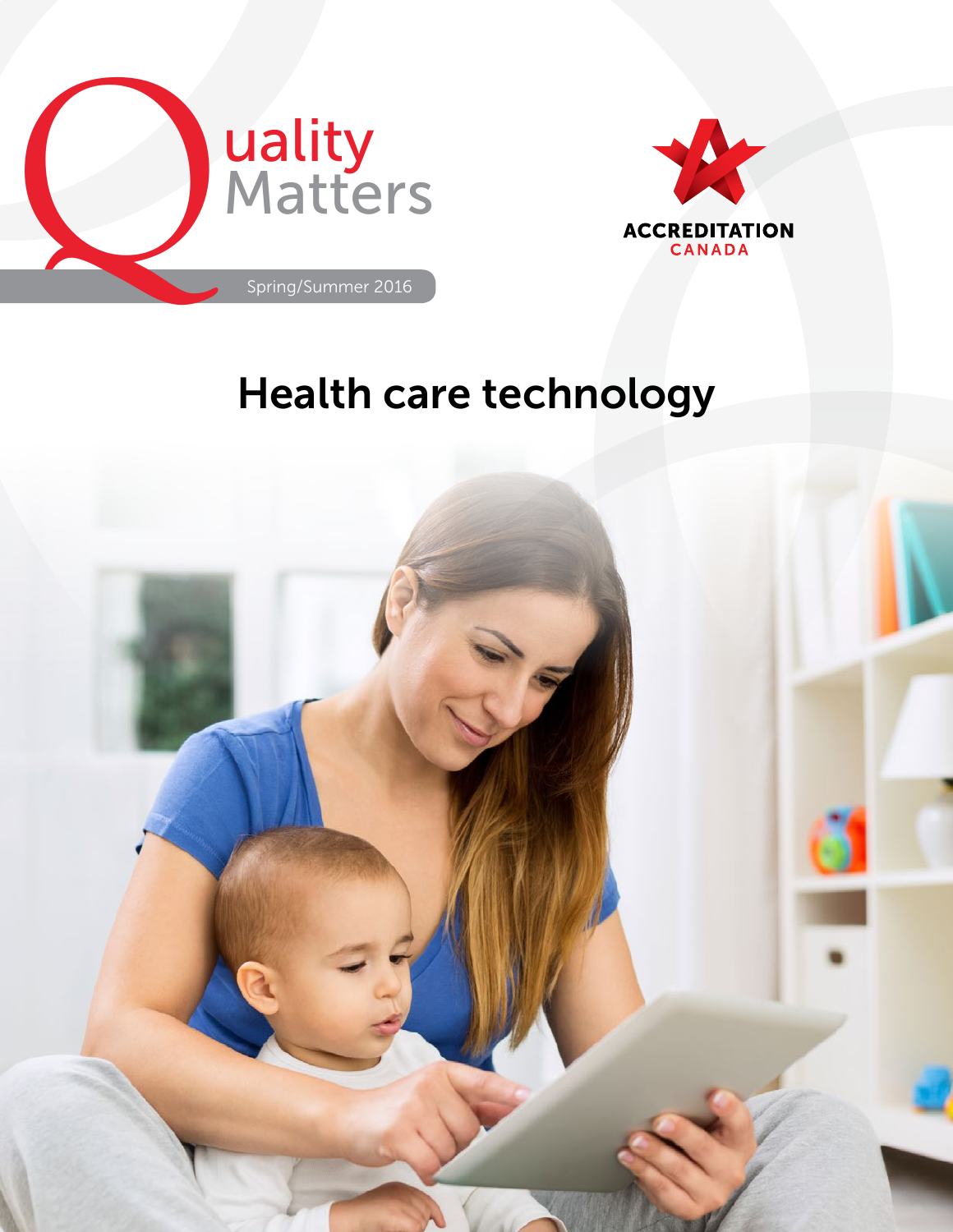## Technology to prevent adverse drug events

Corrine Hohl, Ellen Balka, Christine Ackerley

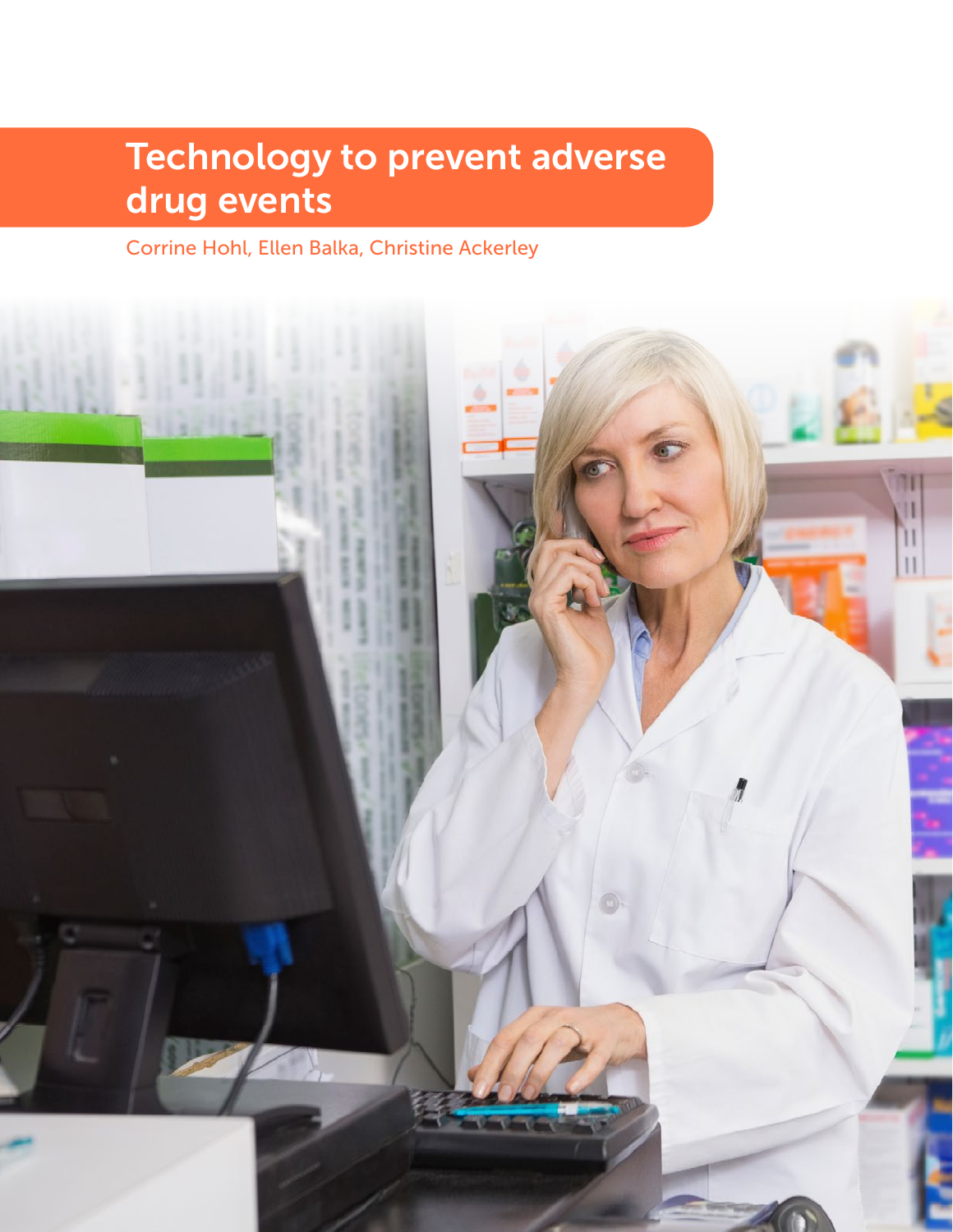Every year,<br>
harmful ar<br>
medication<br>
departmer<br>
Colacone,<br>
are a leadi<br>
admission Every year, adverse drug events (ADEs)—the harmful and unintended consequences of medications—cause 1.7 million emergency department visits in Canada (Hohl, Dankoff, Colacone, Afilalo, 2001; Zed et al., 2008). ADEs are a leading cause of unplanned hospital admissions, and rank between the fourth and sixth causes of death in North America (Patel et al., 2007; Lazarou, Pomeranz, Corey, 1998).

Up to 70% of all ADEs are consistently identified as preventable, and 30% occur simply because care providers re-prescribe and re-dispense culprit drugs without knowing they had previously caused harm (Classen, Pestotnik, Evans, Lloyd, Burke, 1997; Gurwitz et al, 2003; Zed et al., 2008; Zhang, Holman, Preen, Brameld, 2007; van der Linden et al., 2006). Often, vital information about ADEs and contraindicating medical conditions (e.g., long QT syndrome) is not effectively shared across health care sectors (van der Linden et al., 2010). This is because many ADEs are not documented in medical records, or the ADE information is hidden in inaccessible or unknown locations of patients' charts. Our research team has developed an innovative electronic tool to document ADEs and then generate automated alerts to prevent them from recurring.

## A broken system

Presently, only limited information about ADEs is electronically communicated between health care providers within institutions (e.g., between wards) and across health care sectors (e.g., to outpatient pharmacies). In most health regions, health care providers must rely on verbal reports by patients or their families, faxes, paper letters, discharge summaries, or lengthy consultation notes for information

on ADEs that were diagnosed by other health care providers. If the prescribing health care professional is not the patient's family physician or does not have access to the hospital's or family physician's electronic medical record (EMR), then prescribing recommendations may be made without any knowledge of preexisting contraindications or prior ADEs.

The ADE data will be used to generate automated, patientspecific, medication-level alerts, providing clinicians with succinct and relevant information at the precise points when they are at risk of re-prescribing or re-dispensing culprit drugs.

There are many examples of breakdowns in informational continuity across interfaces of care. When patients must communicate their own ADE information with subsequent care providers, potentially life-saving information can slip through the cracks. Many patients are unable to remember what drugs they are taking, let alone which ones caused adverse events. In other cases, patients might be too sick to remember which medication(s) preceded a serious ADE, be unconscious or delirious when the information is needed, or be unable to share sufficient and accurate information about their ADE due to communication challenges such as hearing deficits or language barriers. An efficient electronic system that could leverage ADE reports to generate patient-specific safety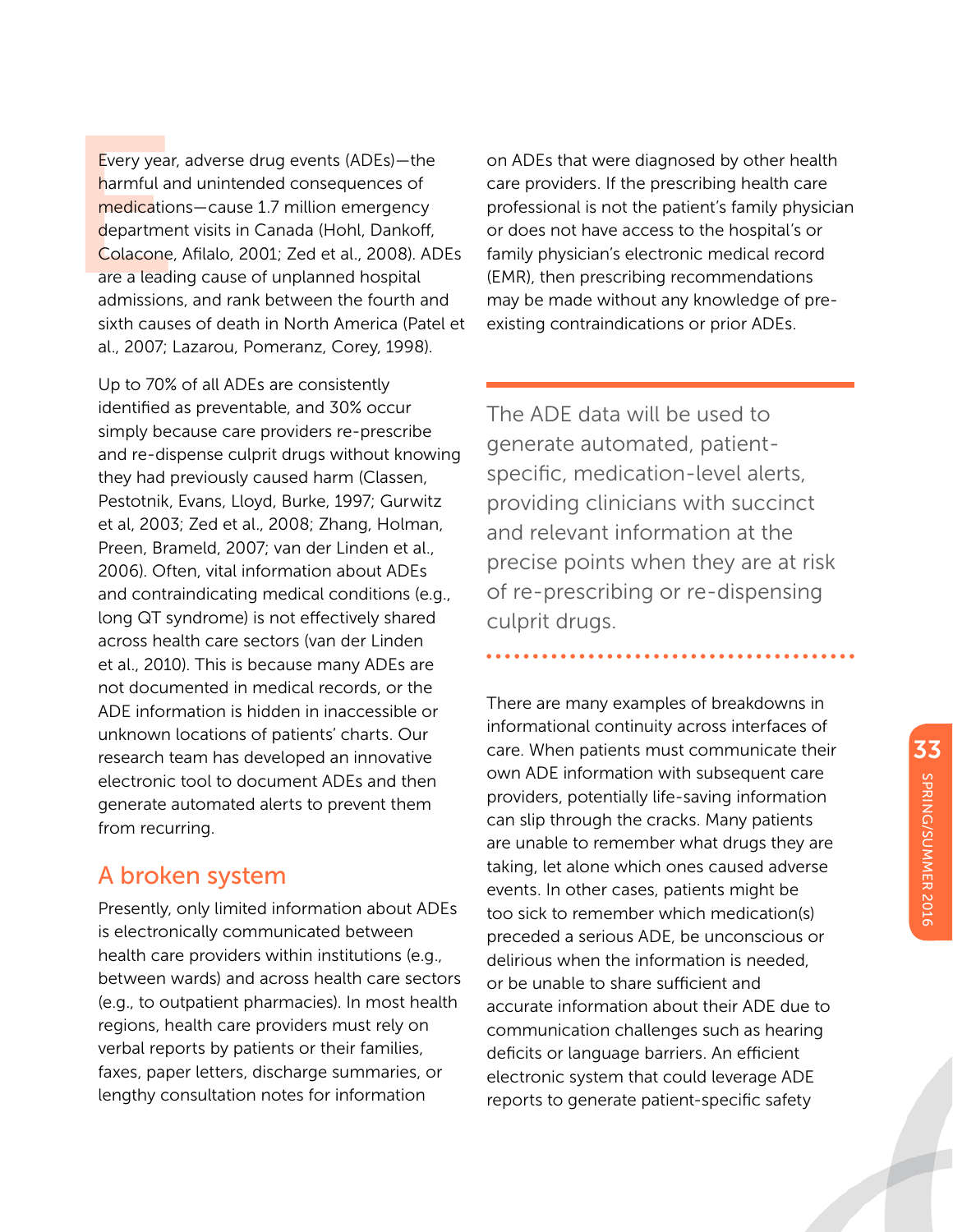alerts when medications are prescribed or dispensed would reduce this burden on patients, and facilitate the flow of standardized ADE information across health care sectors to prevent repeat ADEs.

A significant obstacle to effectively sharing relevant information is that the majority of ADEs are not documented in an electronic format that can readily be shared between care providers and across different health care sectors at a time point when it is relevant to the care being provided (e.g., at prescribing or dispensing).

## A health care provider's ADE experience

. . . . . . . . .

"I saw a diabetic patient today who was discharged from [another local hospital] on Friday, where he was admitted for hypoglycemia due to glyburide [a medication]. The physician there asked him to stop the glyburide, and gave him a prescription for gliclazide, which has a lower risk of hypoglycemia."

"The patient presented here today with a critically low blood sugar of two, was treated, and then became hypoglycemic again. When I looked at the patient's blister pack I was horrified to discover both glyburide and gliclazide. It turns out the patient had been given a discharge prescription for gliclazide, but there was no note on the discharge prescription to discontinue the glyburide, although I wouldn't have

thought that would be necessary. Neither the GP nor the community pharmacist were aware of what had happened."

> Clinical pharmacist, Vancouver General Hospital, 2012

Most EMRs do not have standardized, userfriendly data-entry options for ADEs (van der Linden et al., 2013). Even if an EMR includes ADE information, that data is often obscured in lengthy free-text formats, buried in historical notes, or limited to an existing allergy field (most ADEs are in fact not allergies). Our research suggests most health care providers see no patient safety benefits in reporting ADEs outside their own institution's EMR to external databases (e.g., Health Canada's MedEffect) or to patient safety learning systems. That's because those reports are deidentified, cannot be linked to other electronic records, and do not facilitate better care for their patients. Instead, clinicians report that documenting ADEs outside of their institutions detracts from clinical activities, because the extra reports require significant time to complete. As a result, crucial information about ADEs either goes entirely undocumented, or becomes lost within lengthy and often fragmented medical records.

## Key medication-related terms

*Best possible medication history (BPMH):* A list of all the medications a client is actually taking, including the name, dose, frequency, and route of administration for each, that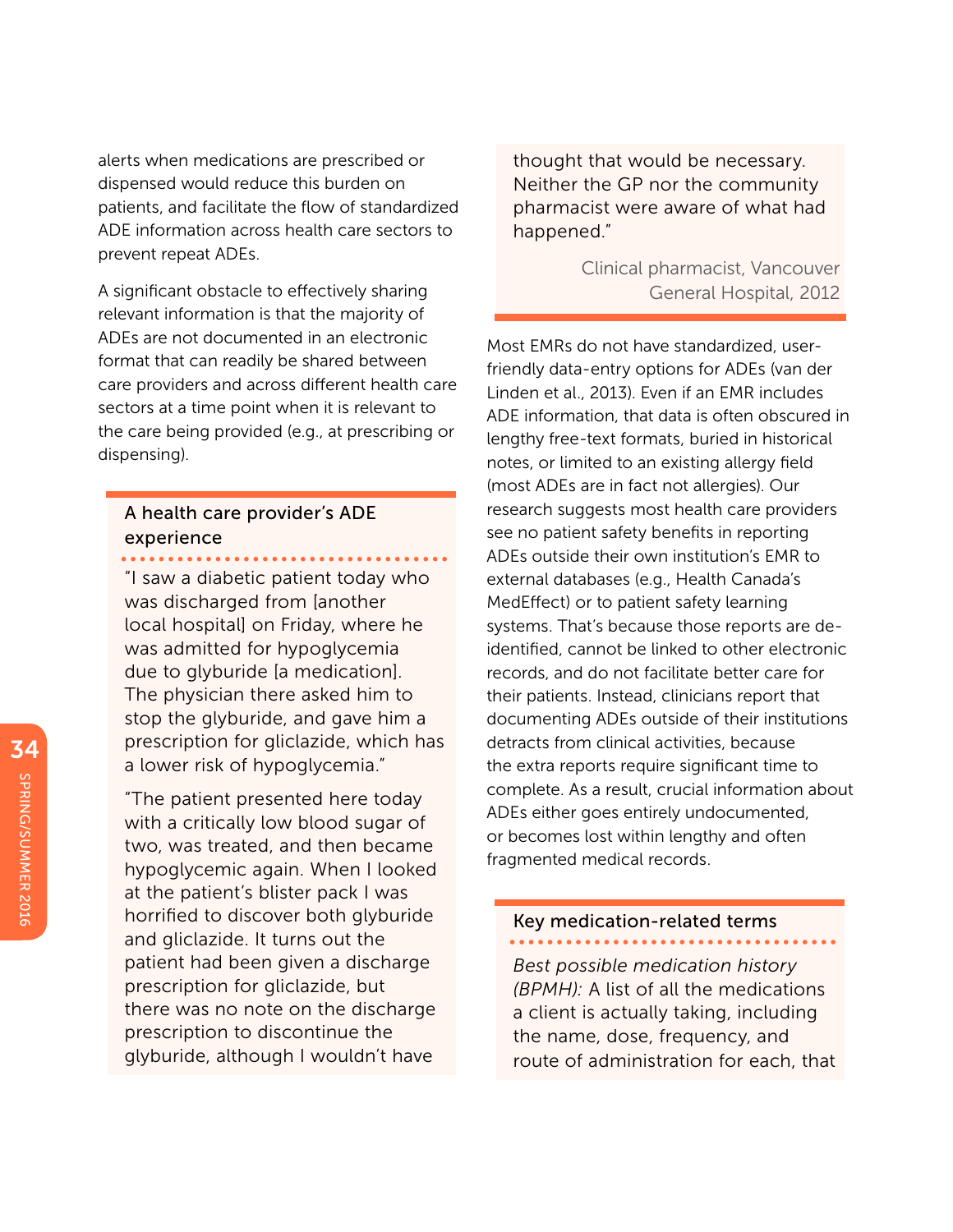is created by consulting with multiple sources (e.g., patients, families, community pharmacists).

*Medication reconciliation:* The comparison of the BPMH with the current list of medications to identify and resolve medication discrepancies, and communicate a complete and accurate list to the next care provider.

*Medication review:* Critical evaluation of all the medications a patient is taking, to identify any problems or interactions they may cause.

*Adverse drug event reporting:* The documentation and communication of harmful and unintended consequences of medications, including information about the type and class of drug taken and other relevant data, to external agencies who capture data for research and surveillance purposes.

## The role for technological innovation

Our research explored how health systems can better leverage technology to reduce the number of preventable ADEs and increase patient safety. We invited diverse clinician groups to participate in focus groups and workshops. These confirmed—quite resoundingly—that clinicians are not interested in reporting ADEs to agencies external to their direct clinical care delivery (e.g., patient safety organizations) or using websites external to

their institutions' EMRs for the purpose of generating data. These reporting systems take extra time for clinicians to access and often request information that is already in existing health records (e.g., age, gender, medications). Most importantly, the current external systems do not help clinicians provide safer care, which stresses the need to rethink the rationale and technologies for ADE reporting.

Using workplace observations to ensure our research reflects actual (as opposed to assumed) work practices, we collected data to integrate the perspectives of clinicians in developing a new reporting framework to maximize the relevance of ADE reporting to clinical care.

The resulting technology is an adaptable software application that we call "Pill Talk." It allows clinicians to select a medication in a patient's EMR, and then enter details about the ADE using standardized drop-down fields, including their degree of certainty about the ADE, the patient's diagnosis, symptoms, and the recommended treatment. This software application will be fully integrated into existing EMRs and clinical workflows, and will take advantage of available records to pre-populate and link existing data (e.g., age, gender, medications) with the ADE report. Pill Talk will also enable real-time links between hospitals and community settings, such as pharmacies and general practice offices, to create informational continuity about contraindicated medications across transitions of care.

The ADE data will be used to generate automated, patient-specific, medication-level alerts, providing clinicians with succinct and relevant information at the precise points when they are at risk of re-prescribing or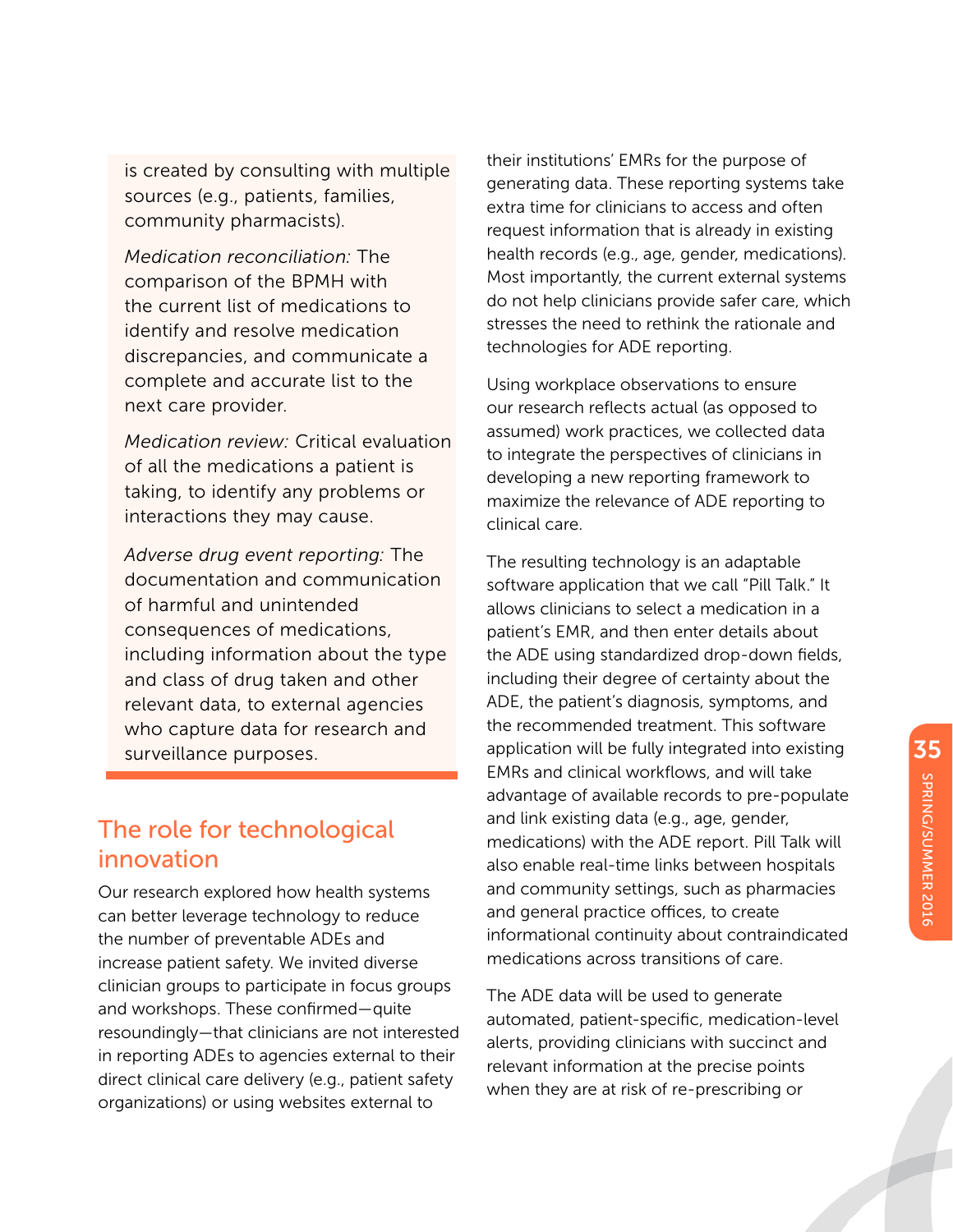re-dispensing culprit drugs. In addition, the software will provide high-quality, patientlevel health data on ADEs that can be linked to health outcomes and cost data for research and post-market surveillance. Pill Talk is likely to help health institutions comply with new Bill C-17 federal ADE reporting requirements, which mandate that hospitals report serious adverse drug reactions—a subset of ADEs to Health Canada. Currently, clinicians must submit adverse drug reaction reports through Health Canada's MedEffects website. This lengthy process is not integrated into patient care activities, and quite simply, is almost never done (Wiktorowicz et al., 2010). Using Pill Talk enables clinicians to document ADEs for individual patients during normal care activities in a succinct, standardized, and rapid manner. Confirmed adverse drug reactions can then be easily reported to Health Canada, eliminating the need for redundant documentation.

Figures 1 and 2 are the before and after depictions of how information flows (or doesn't flow) securely and appropriately between providers. [Figure 1: ADE information](https://accreditation.ca/sites/default/files/figure-1-ade-information-flow-before-pill-talk.pdf)  [flow before Pill Talk i](https://accreditation.ca/sites/default/files/figure-1-ade-information-flow-before-pill-talk.pdf)llustrates the status quo, showing how heavily the current systems rely on patients and paper records for sharing ADE information between care providers. After implementation, [Figure 2: ADE information](https://accreditation.ca/sites/default/files/figure-2-ade-information-flow-before-pill-talk.pdf)  [flow after Pill Talk](https://accreditation.ca/sites/default/files/figure-2-ade-information-flow-before-pill-talk.pdf) depicts how Pill Talk will connect all the care providers electronically, to provide clinicians with more complete, accurate, and up-to-date patient-level ADE information.

We have received funding through the Canadian Institutes of Health Research eHealth Innovations Partnership Program (eHIPP) to implement and evaluate the Pill Talk software application over the next four years.

A key step to eliminating preventable ADEs is to provide clinicians with user-friendly, integrated electronic systems to report, share, and use ADE information. Evidence-based and clinically relevant reporting technology is imperative to ultimately making medications safer for patients.

## *Corinne Hohl*



Corinne Hohl, MHSc, FRCPC, MDCM is an Associate Professor in UBC's Department of Emergency Medicine and a Scientist at the Centre for Clinical Epidemiology and Evaluation. Her main

research interests are emergency medicine, drug safety and effectiveness, and adverse drug event surveillance. Together with her team, she has developed interventions to improve the recognition and treatment of patients affected by adverse drug events. Corinne practices Emergency Medicine at Vancouver General Hospital.

## *Ellen Balka*



Ellen Balka, PhD, is a Professor in the School of Communication at Simon Fraser University, and a Senior Research Scientist at the Centre for Clinical Epidemiology and Evaluation at

Vancouver General Hospital. Her research is concerned with all aspects of health sector computerization, including the design and implementation of health sector information technology, technology assessment, end-user